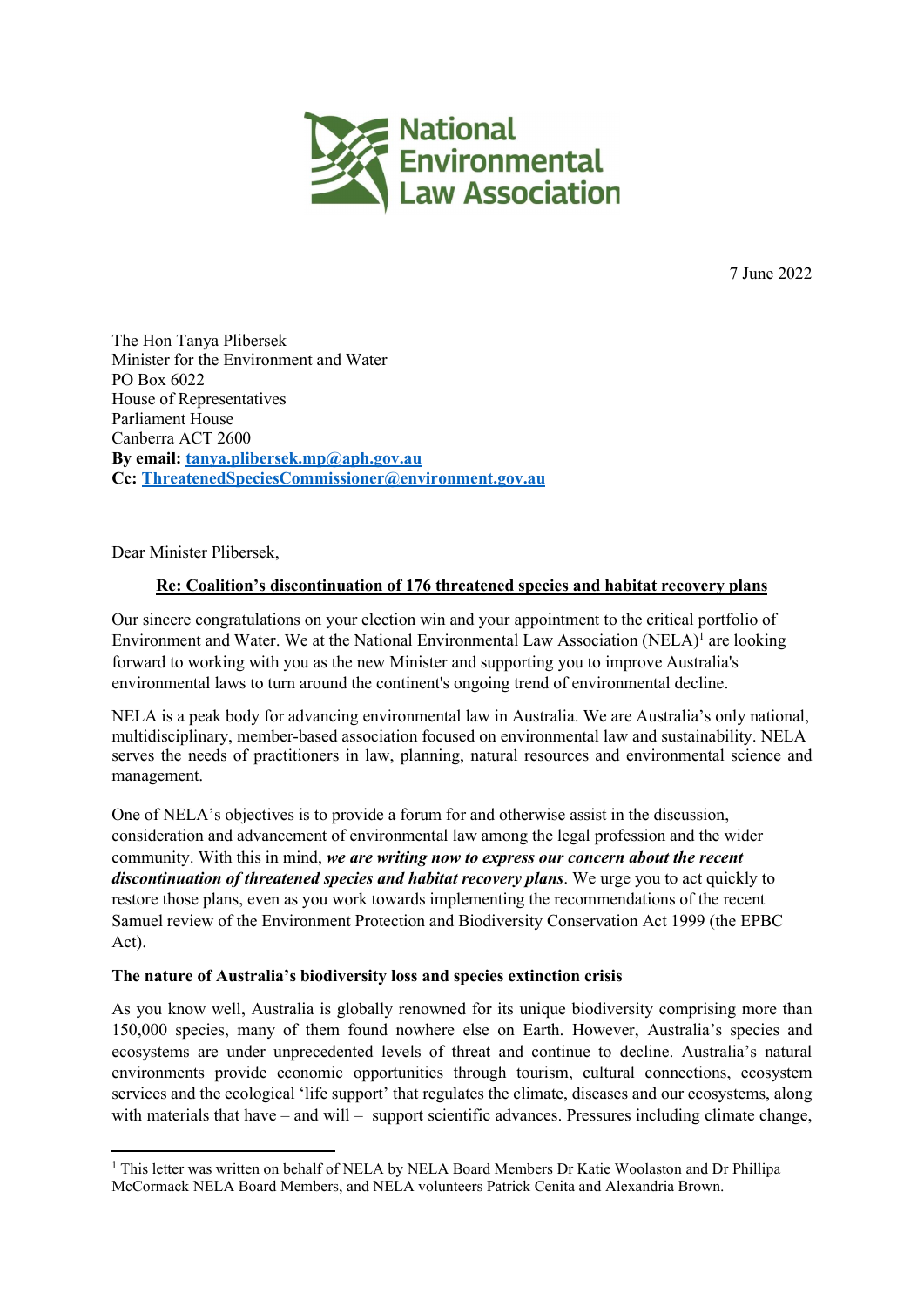pollution, land clearing, urban development, pests and invasive species are driving biodiversity loss across the country at an alarming rate. NELA recognises that urgent action is needed to halt this loss and protect our natural heritage.

## Former Minister Ley's Decision

The former Environment Minister Sussan Ley's decision to scrap the 176 recovery plans was made after the government had entered its caretaker period, after the announcement of the 2022 Federal Election. This is contrary to the Australian Government's Guidance on Caretaker Conventions December 2021, which recommends that Ministers avoid making "major policy decisions that are likely to commit an incoming government". Further, the decision was made despite all 6,701 stakeholder submissions opposing the proposed removal of the recovery plans. NELA urges the Minister to recognise the weight of those submissions and the need to restore good government decision making processes and integrity to this area of national policy, by reinstating the recovery plans.

### Recovery plans serve an essential function in addressing Australia's species extinction crisis

We understand that you are being briefed on the last-minute decision by the former Coalition government to discontinue 176 threatened species and habitat recovery plans. Recovery plans are essential to addressing species extinction because they outline key information about threats, bring together coalitions of researchers and conservation managers on shared goals as well as set out the actions required to recover population numbers. Recovery plans are a central tool for promoting biodiversity and preventing species extinction. When a recovery plan is finalised, the Minister is legally bound to act consistently with that recovery plan when making determinations under section 139(1)(b) of the EPBC Act. This makes recovery plans one of the few legally enforceable mechanisms for protecting threatened species.

While it may be open to the new government to replace the discontinued plans with 'Conservation Advices' developed under section 266(B) of the EPBC Act, we urge you to reinstate the recovery plans rather than taking that option. NELA acknowledges that while conservation advices may serve a function in protecting and recovering threatened species populations, they are not an equivalent or adequate replacement for recovery plans. Conservation advices set a considerably lower bar in terms of obligatory protection. For example, the Minister can approve actions that cause environmental harm or fail to protect species that are the subject of a conservation advice, even if doing so is contrary to the terms of that advice.

# Recovery plans need to be strengthened, not abandoned

In addition to reinstating the recovery plans that were discontinued by the former minister, we strongly encourage you to take this opportunity to commit the new government to funding and implementing these plans effectively. The effectiveness of recovery plans (and most other conservation mechanisms) has been consistently compromised by ineffective implementation and a lack of dedicated resourcing. The federal Auditor-General made this point strongly in its review of the government's implementation of Australia's threatened species legislation, finding that "desired outcomes [were not] being achieved, due to the department's lack of monitoring, reporting and support for the implementation of conservation advices, recovery plans and threat abatement processes". 2

Monitoring systems are essential for understanding and tracking the status of threatened species and for managing the factors impacting them. In practice, very few threatened species have been monitored effectively. It is particularly concerning that the Auditor-General was unable to identify any coordinated

<sup>&</sup>lt;sup>2</sup> Department of Agriculture, Water and the Environment (2022) Management of Threatened Species and Ecological Communities under the Environment Protection and Biodiversity Conservation Act 1999. The Auditor-General (Report No.19 2021–22) Performance Audit.